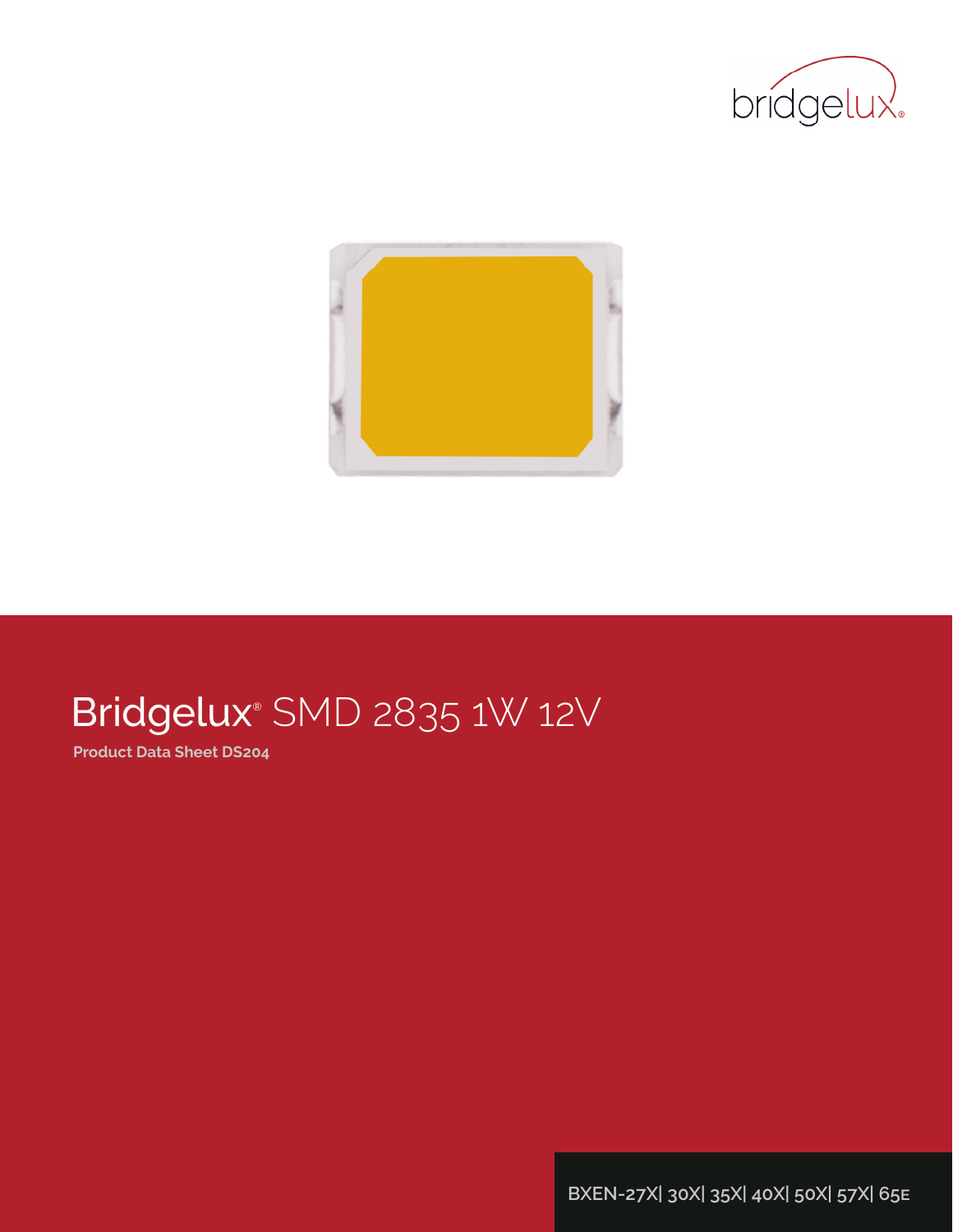# 2835  $\overline{\bigcap}$ **INS**



### Introduction

The Bridgelux SMD 2835 high power LED is hot-color targeted, which ensures that the LEDs fall within their specified color bin at the typical application conditions of 85°C. With its broad lumen coverage and wide range of CCT and CRI options, the SMD 2835 provides unparalleled design-in flexibility for indoor and outdoor lighting applications. The SMD 2835 is ideal as a drop-in replacement for emitters with an industry standard 2.8mm x 3.5mm footprint. • May thich ensures that<br>
and lumen coveraged<br>
y for indoor and out<br>
y for indoor and out<br>
Benefits<br>
• Lower operating<br>
• Ease of design a<br>
• Uniform, consiste<br>
• Reliable and con<br>
• Compliant with e<br>
• Design flexibility

#### **Features**

- Industry-standard 2835 footprint
- 9 bin color control enables tight color control
- Hot-color targeting ensures that color is within the ANSI bin at the typical application conditions of 85°C
- Enables 3- and 5-step MacAdam ellipse custom binning kits
- RoHS compliant and lead free
- Multiple CCT configurations for a wide range of lighting applications

#### **Benefits**

- Lower operating and manufacturing cost
- Ease of design and rapid go-to-market
- Uniform, consistent white light
- Reliable and constant white point
- Compliant with environmental standards
- · Design flexibility

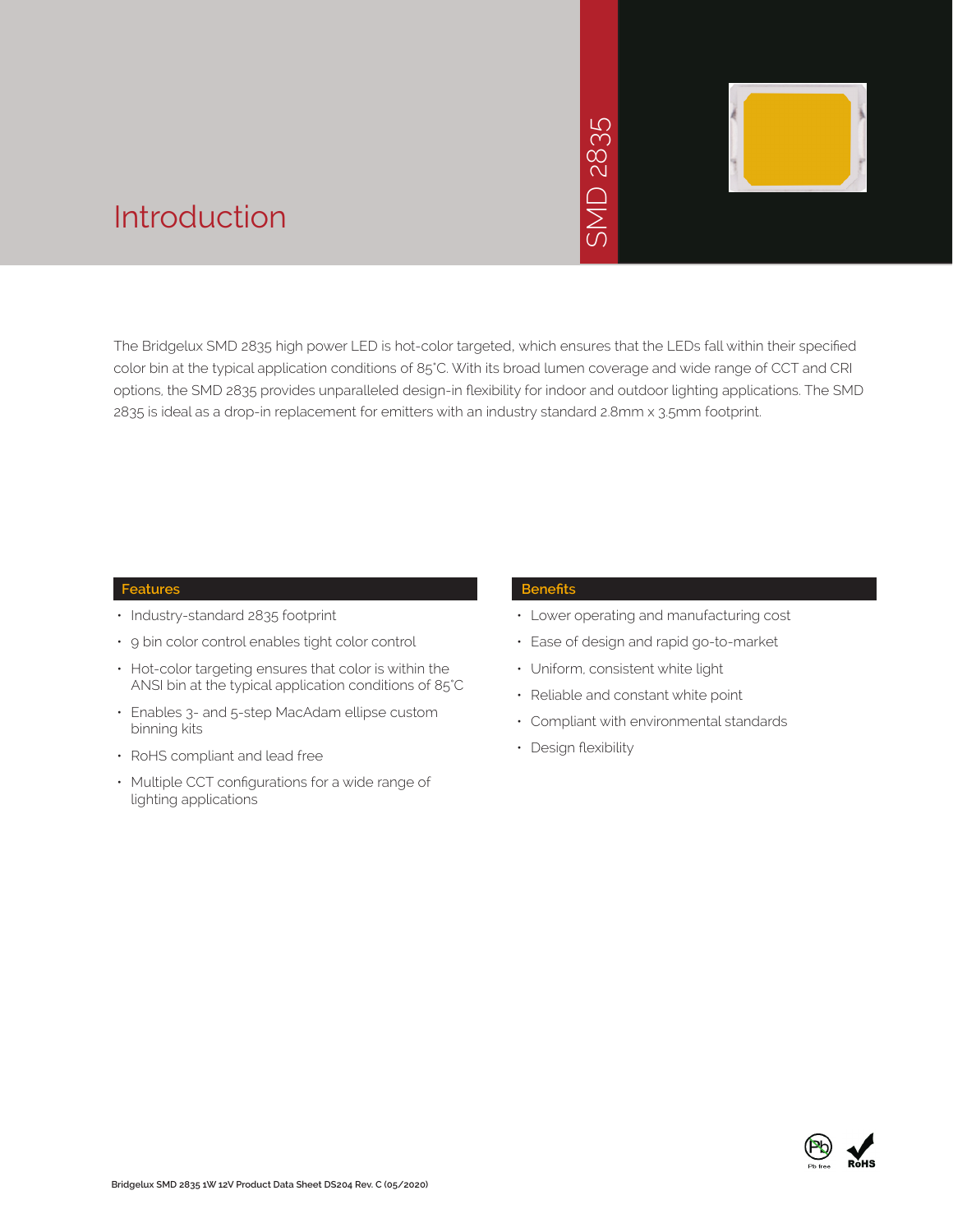### **Contents**

| Product Feature Map               | $\overline{c}$ |
|-----------------------------------|----------------|
| Product Nomenclature              | $\overline{c}$ |
| <b>Product Test Conditions</b>    | $\overline{c}$ |
| <b>Product Selection Guide</b>    | 3              |
| <b>Electrical Characteristics</b> | $\overline{4}$ |
| Absolute Maximum Ratings          | 5              |
| <b>Product Bin Definitions</b>    | 6              |
| Performance Curves                | 9              |
| <b>Typical Radiation Pattern</b>  | 12             |
| Typical Color Spectrum            | 13             |
| <b>Mechanical Dimensions</b>      | 14             |
| Reliability                       | 15             |
| <b>Reflow Characteristics</b>     | 16             |
| Packaging                         | 17             |
| Design Resources                  | 19             |
| Precautions                       | 19             |
| <b>Disclaimers</b>                | 19             |
| About Bridgelux                   | 20             |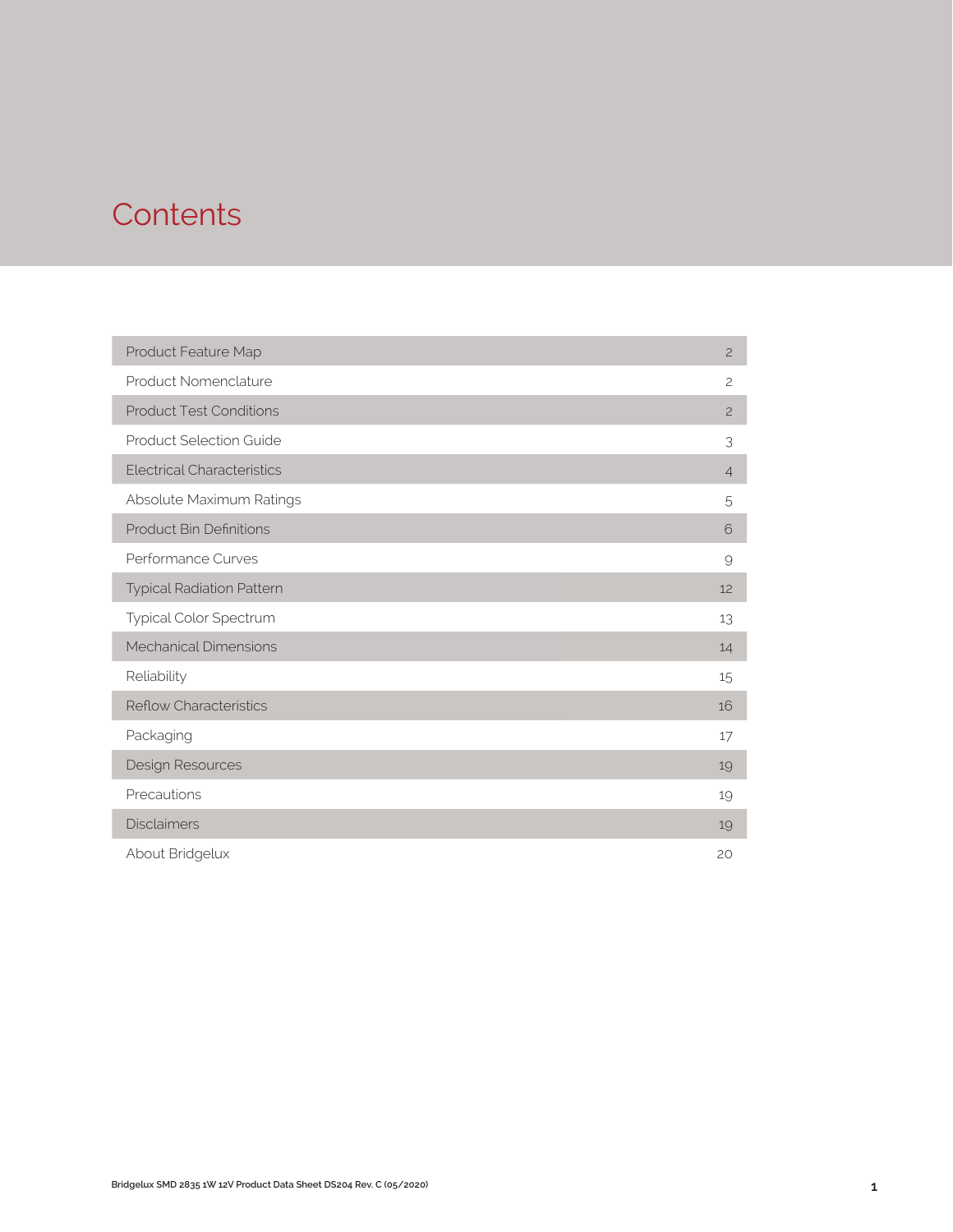### Product Feature Map

Bridgelux SMD LED products come in industry standard package sizes and follow ANSI binning standards. These LEDs are optimized for cost and performance, helping to ensure highly competitive system lumen per dollar performance while addressing the stringent efficacy and reliability standards required for modern lighting applications.





#### **Product Test Conditions**

Bridgelux SMD 2835 LEDs are tested and binned with a 10ms pulse of 75mA at T<sub>j</sub> (junction temperature)=T<sub>sp</sub> (solder point temperature) =25°C. Forward voltage and luminous flux are binned at a T<sub>j</sub>-T<sub>sp</sub>=25°C, while color is hot targeted at a T<sub>sp</sub> of 85°C.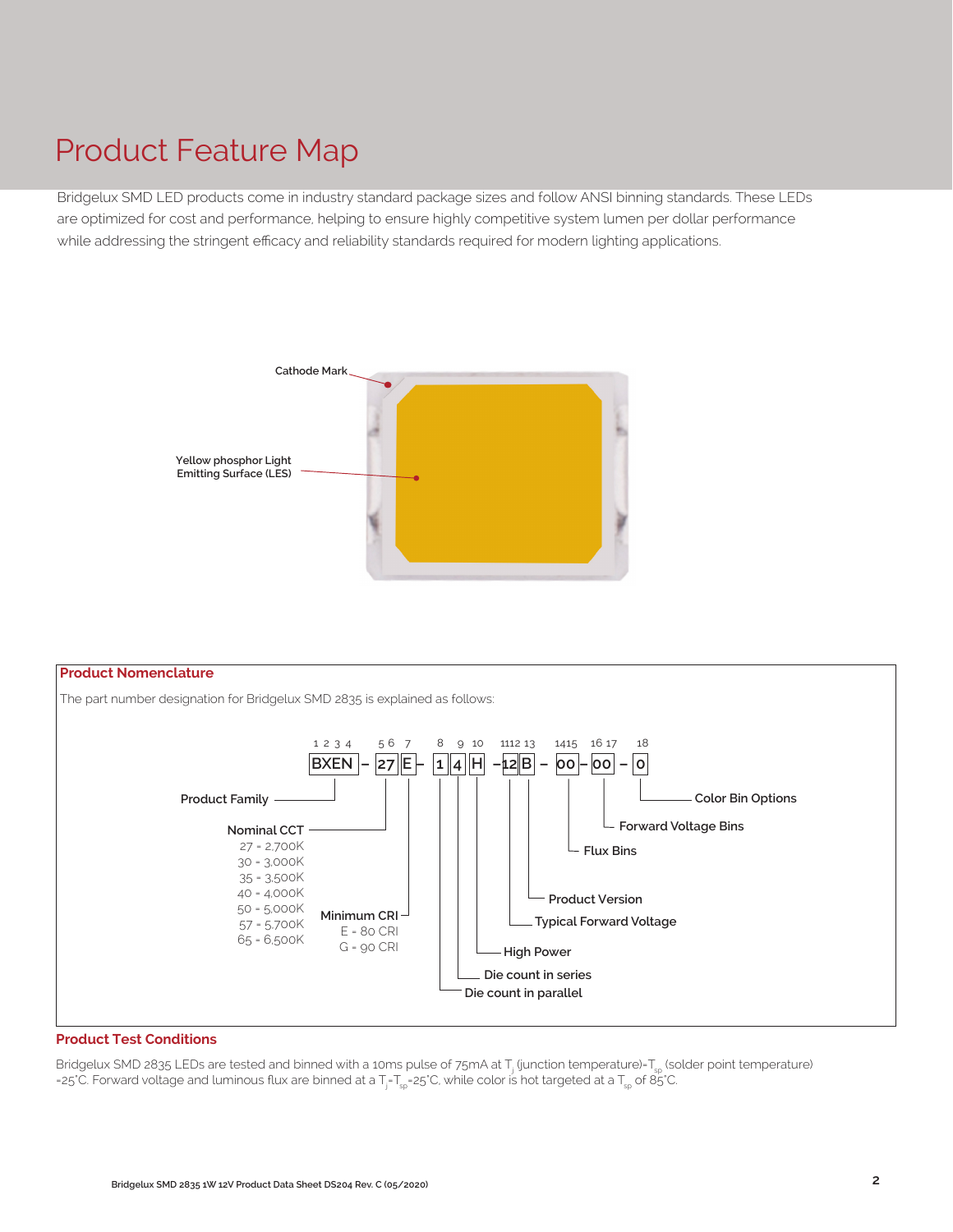### Product Selection Guide

The following product configurations are available:

#### **Table 1:** Selection Guide, Pulsed Measurement Data at 75mA (T<sub>j</sub>=T<sub>sp</sub>=25°C)

| Part Number <sup>1,6</sup> | Nominal CCT <sup>2</sup><br>CRI3.5<br>(K) |    | <b>Nominal</b><br><b>Drive Current</b> |            | Forward Voltage <sup>4.5</sup><br>(V) |            | <b>Typical Pulsed</b><br>Flux $(lm)$ <sup>4.5</sup> | <b>Typical Power</b><br>(W) | <b>Typical Efficacy</b><br>$\langle \text{Im}/\text{W} \rangle$ |
|----------------------------|-------------------------------------------|----|----------------------------------------|------------|---------------------------------------|------------|-----------------------------------------------------|-----------------------------|-----------------------------------------------------------------|
|                            |                                           |    | (mA)                                   | <b>Min</b> | <b>Typical</b>                        | <b>Max</b> |                                                     |                             |                                                                 |
| BXEN-27E-14H-12B-00-00-0   | 2700                                      | 80 | 75                                     | 11.4       | 12.0                                  | 12.6       | 121                                                 | 0.9                         | 134                                                             |
| BXEN-27G-14H-12B-00-00-0   | 2700                                      | 90 | 75                                     | 11.4       | 12.0                                  | 12.6       | 103                                                 | 0.9                         | 114                                                             |
| BXEN-30E-14H-12B-00-00-0   | 3000                                      | 80 | 75                                     | 11.4       | 12.0                                  | 12.6       | 125                                                 | 0.9                         | 139                                                             |
| BXEN-30G-14H-12B-00-00-0   | 3000                                      | 90 | 75                                     | 11.4       | 12.0                                  | 12.6       | 107                                                 | 0.9                         | 119                                                             |
| BXEN-35E-14H-12B-00-00-0   | 3500                                      | 80 | 75                                     | 11.4       | 12.0                                  | 12.6       | 125                                                 | 0.9                         | 139                                                             |
| BXEN-35G-14H-12B-00-00-0   | 3500                                      | 90 | 75                                     | 11.4       | 12.0                                  | 12.6       | 107                                                 | 0.9                         | 119                                                             |
| BXEN-40E-14H-12B-00-00-0   | 4000                                      | 80 | 75                                     | 11.4       | 12.0                                  | 12.6       | 130                                                 | 0.9                         | 144                                                             |
| BXEN-40G-14H-12B-00-00-0   | 4000                                      | 90 | 75                                     | 11.4       | 12.0                                  | 12.6       | 114                                                 | 0.9                         | 127                                                             |
| BXEN-50E-14H-12B-00-00-0   | 5000                                      | 80 | 75                                     | 11.4       | 12.0                                  | 12.6       | 130                                                 | 0.9                         | 144                                                             |
| BXEN-50G-14H-12B-00-00-0   | 5000                                      | 90 | 75                                     | 11.4       | 12.0                                  | 12.6       | 114                                                 | 0.9                         | 127                                                             |
| BXEN-57E-14H-12B-00-00-0   | 5700                                      | 80 | 75                                     | 11.4       | 12.0                                  | 12.6       | 130                                                 | 0.9                         | 144                                                             |
| BXEN-57G-14H-12B-00-00-0   | 5700                                      | 90 | 75                                     | 11.4       | 12.0                                  | 12.6       | 114                                                 | 0.9                         | 127                                                             |
| BXEN-65E-14H-12B-00-00-0   | 6500                                      | 80 | 75                                     | 11.4       | 12.0                                  | 12.6       | 130                                                 | 0.9                         | 144                                                             |

#### **Table 2:** Selection Guide, Pulsed Test Performance (T<sub>SD</sub> = 85°C)<sup>7,8</sup>

| Nominal CCT <sup>2</sup><br>Part Number <sup>1,6</sup> |      | CRI3.5 | <b>Nominal Drive</b><br><b>Current</b> |      | Forward Voltage <sup>5</sup><br>(V) |            |                        | <b>Typical Power</b> | <b>Typical Efficacy</b> |
|--------------------------------------------------------|------|--------|----------------------------------------|------|-------------------------------------|------------|------------------------|----------------------|-------------------------|
|                                                        | (K)  |        | (mA)                                   | Min  | <b>Typical</b>                      | <b>Max</b> | Flux (lm) <sup>5</sup> | (W)                  | $\frac{1}{2}$           |
| BXEN-27E-14H-12B-00-00-0                               | 2700 | 80     | 75                                     | 11.2 | 11.8                                | 12.4       | 108                    | 0.9                  | 123                     |
| BXEN-27G-14H-12B-00-00-0                               | 2700 | 90     | 75                                     | 11.2 | 11.8                                | 12.4       | 92                     | 0.9                  | 104                     |
| BXEN-30E-14H-12B-00-00-0                               | 3000 | 80     | 75                                     | 11.2 | 11.8                                | 12.4       | 112                    | 0.9                  | 126                     |
| BXEN-30G-14H-12B-00-00-0                               | 3000 | 90     | 75                                     | 11.2 | 11.8                                | 12.4       | 95                     | 0.9                  | 108                     |
| BXEN-35E-14H-12B-00-00-0                               | 3500 | 80     | 75                                     | 11.2 | 11.8                                | 12.4       | 112                    | 0.9                  | 126                     |
| BXEN-35G-14H-12B-00-00-0                               | 3500 | 90     | 75                                     | 11.2 | 11.8                                | 12.4       | 95                     | 0.9                  | 108                     |
| BXEN-40E-14H-12B-00-00-0                               | 4000 | 80     | 75                                     | 11.2 | 11.8                                | 12.4       | 115                    | 0.9                  | 130                     |
| BXEN-40G-14H-12B-00-00-0                               | 4000 | 90     | 75                                     | 11.2 | 11.8                                | 12.4       | 102                    | 0.9                  | 115                     |
| BXEN-50E-14H-12B-00-00-0                               | 5000 | 80     | 75                                     | 11.2 | 11.8                                | 12.4       | 115                    | 0.9                  | 131                     |
| BXEN-50G-14H-12B-00-00-0                               | 5000 | 90     | 75                                     | 11.2 | 11.8                                | 12.4       | 101                    | 0.9                  | 115                     |
| BXEN-57E-14H-12B-00-00-0                               | 5700 | 80     | 75                                     | 11.2 | 11.8                                | 12.4       | 115                    | 0.9                  | 131                     |
| BXEN-57G-14H-12B-00-00-0                               | 5700 | 90     | 75                                     | 11.2 | 11.8                                | 12.4       | 101                    | 0.9                  | 115                     |
| BXEN-65E-14H-12B-00-00-0                               | 6500 | 80     | 75                                     | 11.2 | 11.8                                | 12.4       | 114                    | 0.9                  | 129                     |

Notes for Tables 1 & 2:

1. The last 6 characters (including hyphens '-') refer to flux bins, forward voltage bins, and color bin options, respectively. "00-00-0" denotes the full distribution of flux, forward voltage, and 7 SDCM color.

 Example: BXEN-27E-14H-12B-00-00-0 refers to the full distribution of flux, forward voltage, and color within a 2700K 7-step ANSI standard chromaticity region with a minimum of 80CRI, 1x4 die configuration, high power, 12.0V typical forward voltage.

2. Product CCT is hot targeted at  $T_{\rm{so}}$  = 85°C. Nominal CCT as defined by ANSI C78.377-2011.

3. Listed CRIs are minimum values and include test tolerance.

4. Products tested under pulsed condition (10ms pulse width) at nominal drive current where T<sub>j</sub>=T<sub>sp</sub>=25°C.

5. Bridgelux maintains a ±7.5% tolerance on luminous flux measurements, ±0.15V tolerance on forward voltage measurements, and ±2 tolerance on CRI measurements for the SMD 2835.

6. Refer to Table 6 and Table 7 for Bridgelux SMD 2835 Luminous Flux Binning and Forward Voltage Binning information.

7. Typical pulsed test performance values are provided as reference only and are not a guarantee of performance.

8. Typical performance is estimated based on operation under pulsed current with LED emitter mounted onto a heat sink with thermal interface material and the solder point temperature maintained at 85°C. Based on Bridgelux test setup, values may vary depending on the thermal design of the luminaire and/or the exposed environment to which the product is subjected.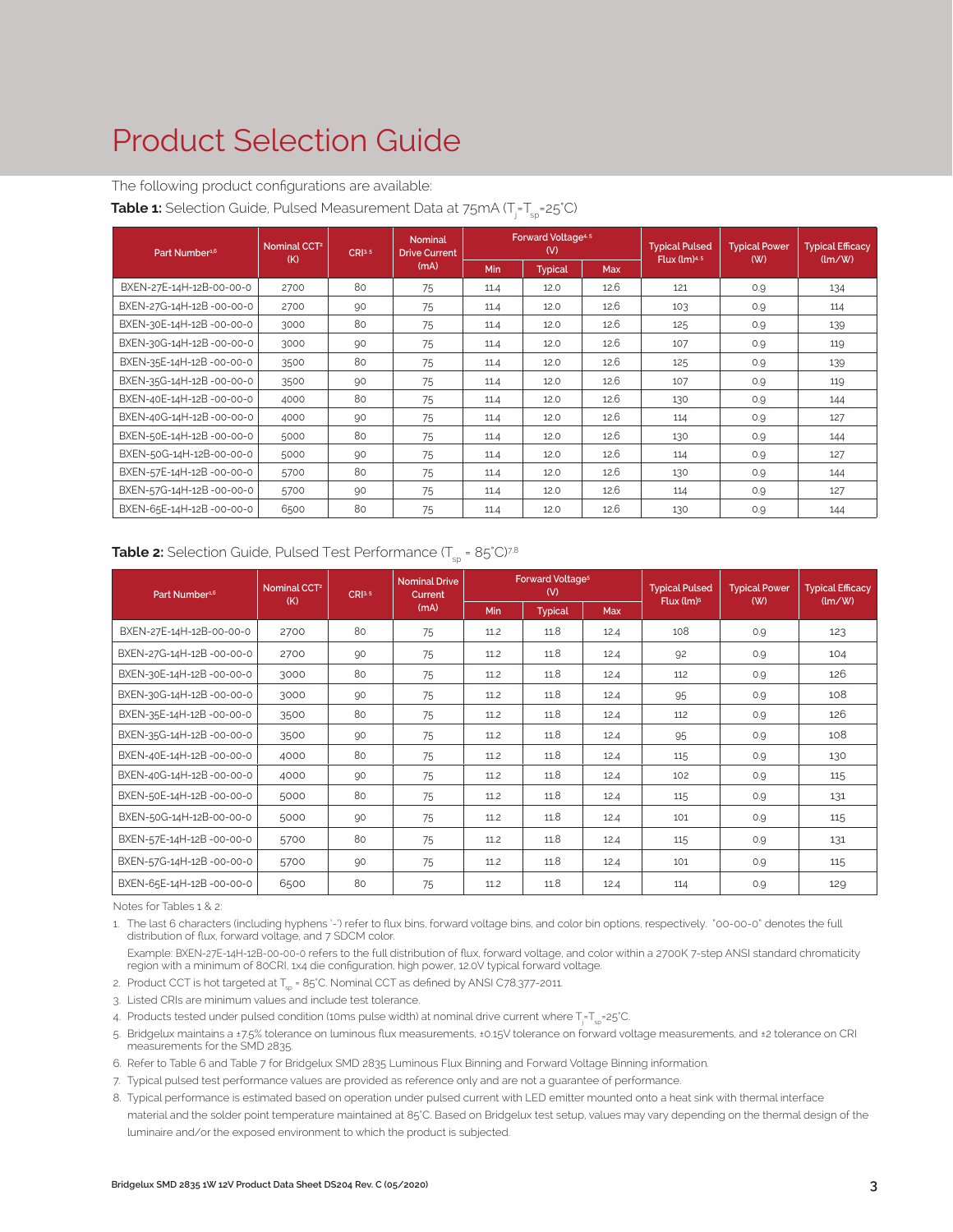### Electrical Characteristics

#### **Table 3: Electrical Characteristics**

| <b>Drive Current</b>     |      |                           | <b>Forward Voltage</b><br>$(V)$ <sup>2,3</sup> |                | <b>Typical</b><br><b>Temperature</b><br><b>Coefficient</b>  | <b>Typical</b><br><b>Thermal</b><br><b>Resistance</b>                |  |
|--------------------------|------|---------------------------|------------------------------------------------|----------------|-------------------------------------------------------------|----------------------------------------------------------------------|--|
| Part Number <sup>1</sup> | (mA) | Minimum<br><b>Typical</b> |                                                | <b>Maximum</b> | of Forward<br>Voltage<br>$\Delta V \sim \Delta T$<br>(mV/C) | <b>Junction</b><br>to Solder Point <sup>4</sup><br>$R_{j-sp}$ (°C/W) |  |
| BXEN-XXX-14H-12B-00-00-0 | 75   | 11.4                      | 12.0                                           | 12.6           | $-4.01$                                                     | 12.3                                                                 |  |

Notes for Tables 3:

1. The last 7 characters (including hyphens '-') refer to flux bins, forward voltage bins, and color bin options, respectively. "00-00-0" denotes the full distribution of flux, forward voltage, and 7 SDCM color.

 Example: BXEN-27E-14H-12B-00-00-0 refers to the full distribution of flux, forward voltage, and color within a 2700K 7-step ANSI standard chromaticity region with a minimum of 80CRI, 1x4 die configuration, high power, 12.0V typical forward voltage.

2. Bridgelux maintains a tolerance of ± 0.15V on forward voltage measurements. Voltage minimum and maximum values at the nominal drive current are guaranteed by 100% test.

3. Products tested under pulsed condition (10ms pulse width) at nominal drive current where  $T_{sp}$  = 25°C.

4. Thermal resistance value was calculated using total electrical input power; optical power was not subtracted from input power.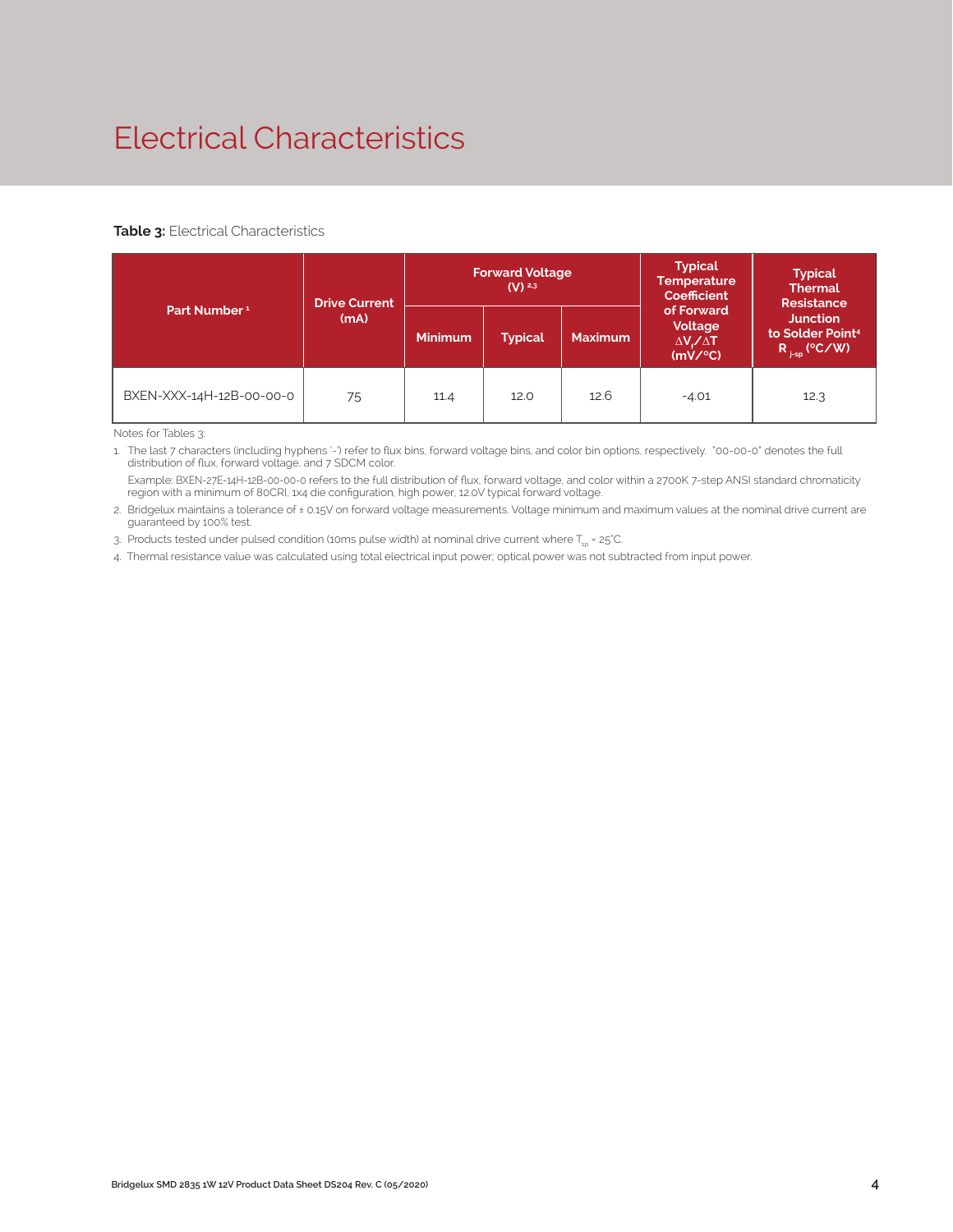# Absolute Maximum Ratings

#### **Table 4:** Maximum Ratings

| Parameter                                             | Maximum Rating                                  |  |  |  |
|-------------------------------------------------------|-------------------------------------------------|--|--|--|
| LED Junction Temperature $(T_i)$                      | $125^{\circ}$ C                                 |  |  |  |
| Storage Temperature                                   | $-40^{\circ}$ C to $+105^{\circ}$ C             |  |  |  |
| Operating Solder Point Temperature (T <sub>Sp</sub> ) | $-40^{\circ}$ C to $+105^{\circ}$ C             |  |  |  |
| <b>Soldering Temperature</b>                          | 260°C or lower for a maximum of 10 seconds      |  |  |  |
| Maximum Drive Current                                 | 90 <sub>m</sub> A                               |  |  |  |
| Maximum Peak Pulsed Forward Current <sup>1</sup>      | 180 <sub>m</sub> A                              |  |  |  |
| Maximum Reverse Voltage <sup>2</sup>                  |                                                 |  |  |  |
| Moisture Sensitivity Rating                           | MSL <sub>3</sub>                                |  |  |  |
| Electrostatic Discharge                               | 2kV HBM. JEDEC-JS-001-HBM and JEDEC-JS-001-2012 |  |  |  |

Notes for Tables 4:

1. Bridgelux recommends a maximum duty cycle of 10% and pulse width of 10 ms when operating LED SMD at maximum peak pulsed current specified. Maximum peak pulsed current indicate values where LED SMD can be driven without catastrophic failures.

2. Light emitting diodes are not designed to be driven in reverse voltage and will not produce light under this condition. no rating is provided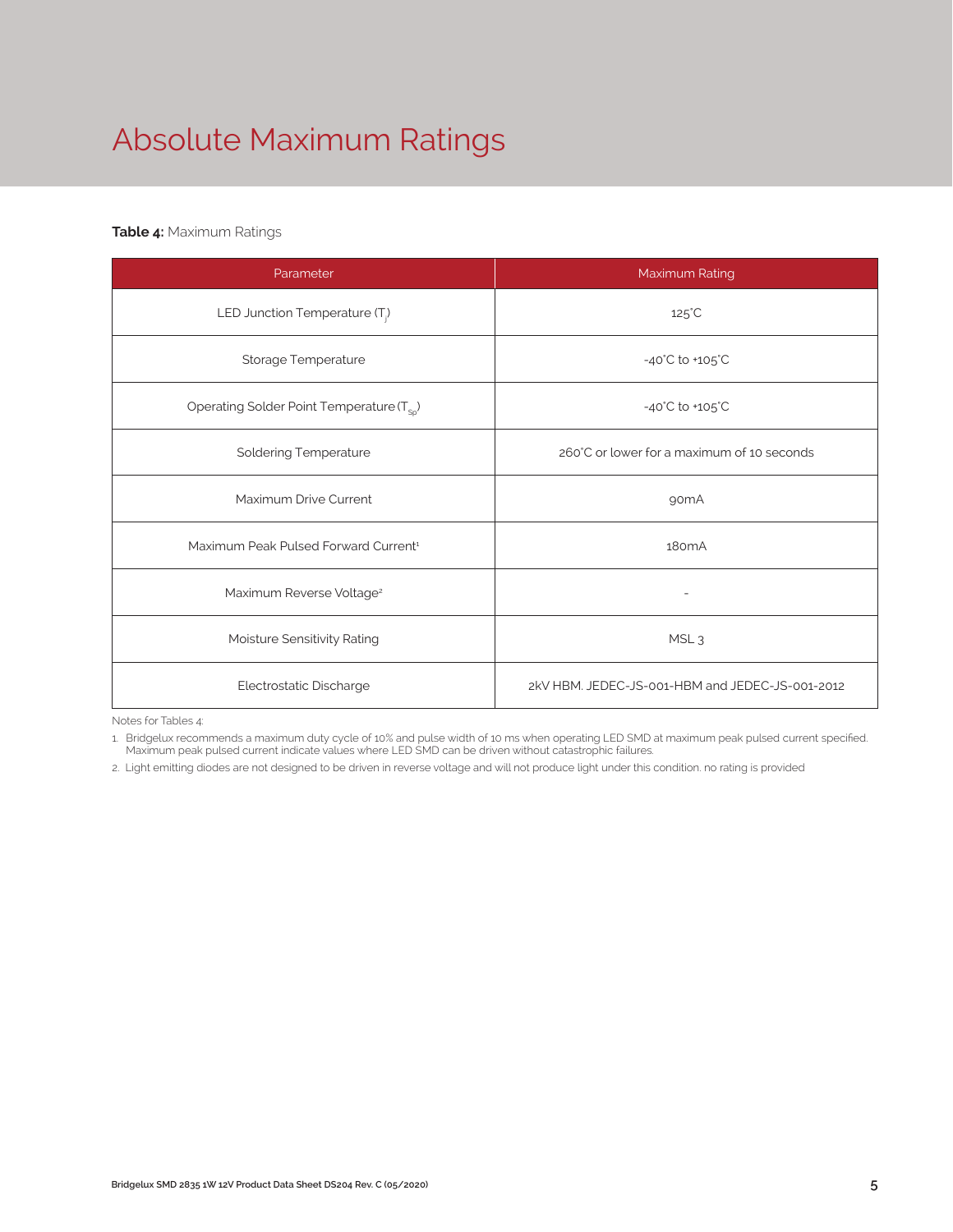### Product Bin Definitions

Table 5 lists the standard photometric luminous flux bins for Bridgelux SMD 2835 LEDs. Although several bins are listed, product availability in a particular bin varies by production run and by product performance. Not all bins are available in all CCTs.

| <b>Bin Code</b> | <b>Minimum</b> | <b>Maximum</b> | Unit | <b>Condition</b> |
|-----------------|----------------|----------------|------|------------------|
| 5A              | 90             | 95             |      |                  |
| $5\mathsf{B}$   | 95             | 100            |      |                  |
| $5C$            | 100            | 105            |      |                  |
| $5\mathsf{D}$   | 105            | 110            |      |                  |
| $5\mathsf{E}$   | 110            | 115            | lm   |                  |
| $5\mathsf{F}$   | 115            | 120            |      | $I_F = 75mA$     |
| $5\mathrm{G}$   | 120            | 125            |      |                  |
| 5H              | 125            | 130            |      |                  |
| 5J              | 130            | 135            |      |                  |
| 5K              | 135            | 140            |      |                  |

#### **Table 5:** Luminous Flux Bin Definitions at 75mA, T<sub>sp</sub>=25<sup>°</sup>C

Note for Tables 5:

1. Bridgelux maintains a tolerance of ±7.5% on luminous flux measurements.

| <b>Bin Code</b> | <b>Minimum</b> | <b>Maximum</b> | <b>Unit</b> | <b>Condition</b> |
|-----------------|----------------|----------------|-------------|------------------|
| G4              | 11.4           | 11.6           |             |                  |
| H4              | 11.6           | 11.8           |             |                  |
| J4              | 11.8           | 12.0           |             | $I_F = 75mA$     |
| K4              | 12.0           | 12.2           |             |                  |
|                 | 12.2           | 12.4           |             |                  |
| M <sub>4</sub>  | 12.4           | 12.6           |             |                  |

#### **Table 6:** Forward Voltage Bin Definition at 75mA, T<sub>sp</sub>=25°C

Note for Tables 6:

1. Bridgelux maintains a tolerance of ± 0.15V on forward voltage measurements.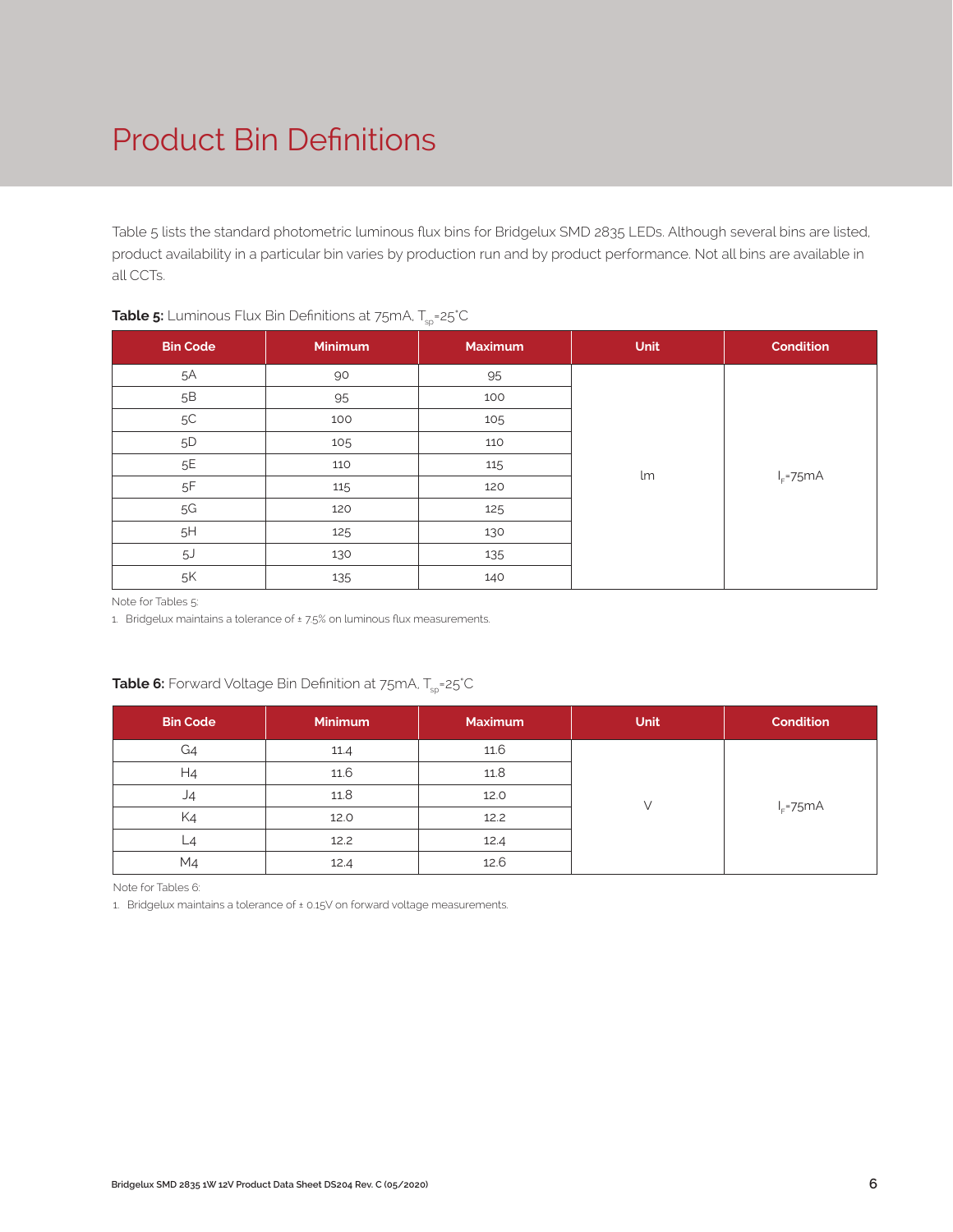### Product Bin Definitions

| <b>CCT</b> |                              |        | <b>Center Point</b> |                   |                       | <b>Ellipse</b>   |              |
|------------|------------------------------|--------|---------------------|-------------------|-----------------------|------------------|--------------|
|            | <b>Color Space</b><br>Y<br>X |        | <b>Major Axis</b>   | <b>Minor Axis</b> | <b>Rotation Angle</b> | <b>Color Bin</b> |              |
|            | 3 SDCM                       | 0.4578 | 0.4101              | 0.00810           | 0.00420               | 53.70            | $\mathbf{1}$ |
| 2700K      | 5 SDCM                       | 0.4578 | 0.4101              | 0.01350           | 0.00700               | 53.70            | 1/A/B/C/D    |
|            | 3 SDCM                       | 0.4338 | 0.4030              | 0.00834           | 0.00408               | 53.22            | $\mathbf{1}$ |
| 3000K      | 5 SDCM                       | 0.4338 | 0.4030              | 0.01390           | 0.00680               | 53.22            | 1/A/B/C/D    |
|            | 3 SDCM                       | 0.4073 | 0.3917              | 0.00927           | 0.00414               | 54.00            | $\mathbf{1}$ |
| 3500K      | 5 SDCM                       | 0.4073 | 0.3917              | 0.01545           | 0.00690               | 54.00            | 1/A/B/C/D    |
|            | 3 SDCM                       | 0.3818 | 0.3797              | 0.00939           | 0.00402               | 53.72            | $\mathbf{1}$ |
| 4000K      | 5 SDCM                       | 0.3818 | 0.3797              | 0.01565           | 0.00670               | 53.72            | 1/A/B/C/D    |
|            | 3 SDCM                       | 0.3447 | 0.3553              | 0.00822           | 0.00354               | 59.62            | $\mathbf{1}$ |
| 5000K      | 5 SDCM                       | 0.3447 | 0.3553              | 0.01370           | 0.00590               | 59.62            | 1/A/B/C/D    |
|            | 3 SDCM                       | 0.3287 | 0.3417              | 0.00746           | 0.00320               | 59.09            | $\mathbf{1}$ |
| 5700K      | 5 SDCM                       | 0.3287 | 0.3417              | 0.01243           | 0.00533               | 59.09            | 1/A/B/C/D    |
|            | 3 SDCM                       | 0.3123 | 0.3282              | 0.00669           | 0.00285               | 58.57            | $\mathbf{1}$ |
| 6500K      | 5 SDCM                       | 0.3123 | 0.3282              | 0.01115           | 0.00475               | 58.57            | 1/A/B/C/D    |

**Table 7:** 3- and 5-step MacAdam Ellipse Color Bin Definitions

| <b>Point</b> | <b>2700K</b> |        |             | 3000K  |        | 3500K  |        | 4000K  |        | 5000K  |             | 5700K  |        | 6500K  | Color      |
|--------------|--------------|--------|-------------|--------|--------|--------|--------|--------|--------|--------|-------------|--------|--------|--------|------------|
|              | x            | У      | $\mathbf x$ | У      | x      | У      | x      | У      | x      | y      | $\mathbf x$ | y      | x      | У      | <b>Bin</b> |
|              | 0.4813       | 0.4319 | 0.4562      | 0.4260 | 0.4299 | 0.4165 | 0.4006 | 0.4044 | 0.3551 | 0.3760 | 0.3376      | 0.3616 | 0.3205 | 0.3481 |            |
| <b>ANSI</b>  | 0.4562       | 0.426  | 0.4299      | 0.4165 | 0.3996 | 0.4015 | 0.3736 | 0.3874 | 0.3376 | 0.3616 | 0.3207      | 0.3462 | 0.3028 | 0.3304 |            |
|              | 0.4373       | 0.3893 | 0.4147      | 0.3814 | 0.3889 | 0.3690 | 0.3670 | 0.3578 | 0.3366 | 0.3369 | 0.3222      | 0.3243 | 0.3068 | 0.3113 |            |
|              | 0.4593       | 0.3944 | 0.4373      | 0.3893 | 0.4147 | 0.3814 | 0.3898 | 0.3716 | 0.3515 | 0.3487 | 0.3366      | 0.3369 | 0.3221 | 0.3261 | E/F/       |
|              | 0.4687       | 0.4289 | 0.4431      | 0.4213 | 0.4148 | 0.4090 | 0.3871 | 0.3959 | 0.3463 | 0.3687 | 0.3290      | 0.3538 | 0.3115 | 0.3391 | G/H        |
| V-up         | 0.4618       | 0.4170 | 0.4377      | 0.4101 | 0.4112 | 0.3996 | 0.3847 | 0.3873 | 0.3457 | 0.3617 | 0.3290      | 0.3470 | 0.3124 | 0.3328 |            |
|              | 0.4483       | 0.3919 | 0.4260      | 0.3854 | 0.4018 | 0.3752 | 0.3784 | 0.3647 | 0.3440 | 0.3427 | 0.3290      | 0.3300 | 0.3144 | 0.3186 |            |
| V-down       | 0.4542       | 0.4031 | 0.4310      | 0.3960 | 0.4053 | 0.3844 | 0.3807 | 0.3730 | 0.3445 | 0.3495 | 0.3290      | 0.3369 | 0.3135 | 0.3250 |            |
|              | 0.4468       | 0.4077 | 0.4223      | 0.3990 | 0.3941 | 0.3848 | 0.3702 | 0.3722 | 0.3371 | 0.3490 | 0.3215      | 0.3350 | 0.3048 | 0.3207 |            |
| H-left       | 0.4524       | 0.4089 | 0.4283      | 0.4013 | 0.4012 | 0.3885 | 0.3755 | 0.3755 | 0.3395 | 0.3509 | 0.3240      | 0.3372 | 0.3081 | 0.3240 |            |
|              | 0.4703       | 0.4132 | 0.4468      | 0.4077 | 0.4223 | 0.3990 | 0.3950 | 0.3875 | 0.3533 | 0.3620 | 0.3371      | 0.3490 | 0.3213 | 0.3373 |            |
| H-right      | 0.4632       | 0.4115 | 0.4394      | 0.4052 | 0.4133 | 0.3945 | 0.3880 | 0.3834 | 0.3498 | 0.3592 | 0.3334      | 0.3456 | 0.3165 | 0.3325 |            |
| Center       | 0.4578       | 0.4101 | 0.4338      | 0.4030 | 0.4073 | 0.3917 | 0.3818 | 0.3797 | 0.3447 | 0.3553 | 0.3287      | 0.3417 | 0.3123 | 0.3282 |            |

Notes for Tables 7:

1. Color binning at  $T_{\text{on}}$ =85°C unless otherwise specified

2. Bridgelux maintains a tolerance of ± 0.007 on x and y color coordinates in the CIE 1931 color space.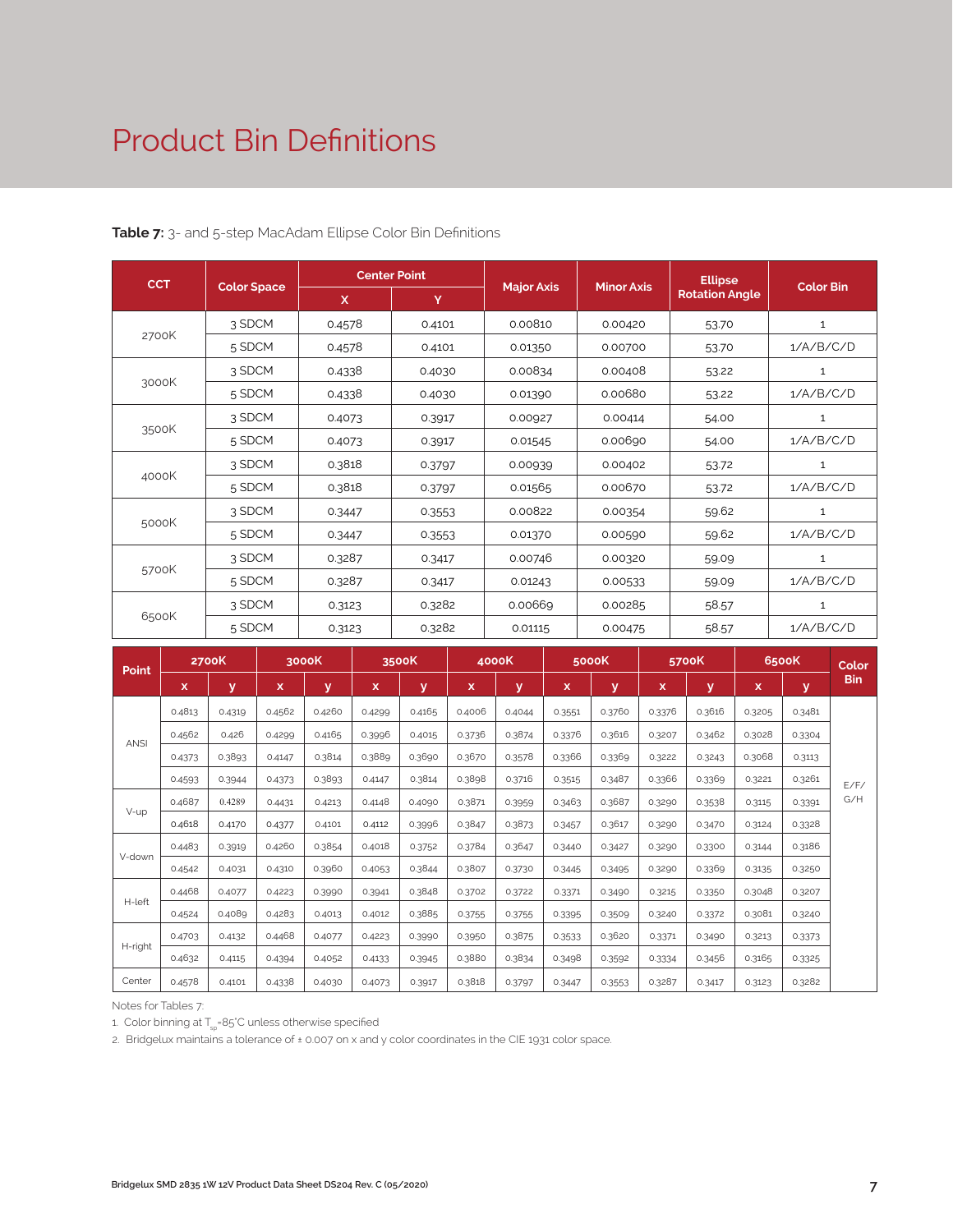### Product Bin Definitions



#### Figure 1: C.I.E. 1931 Chromaticity Diagram (9 Color Bin Structure, Hot-color Targeted at T<sub>sp</sub>=85°C)





**C**

**G**

0.2980 0.3080 0.3180 0.3280

x

 $0.3050$   $+ 0.2980$ 

0.3150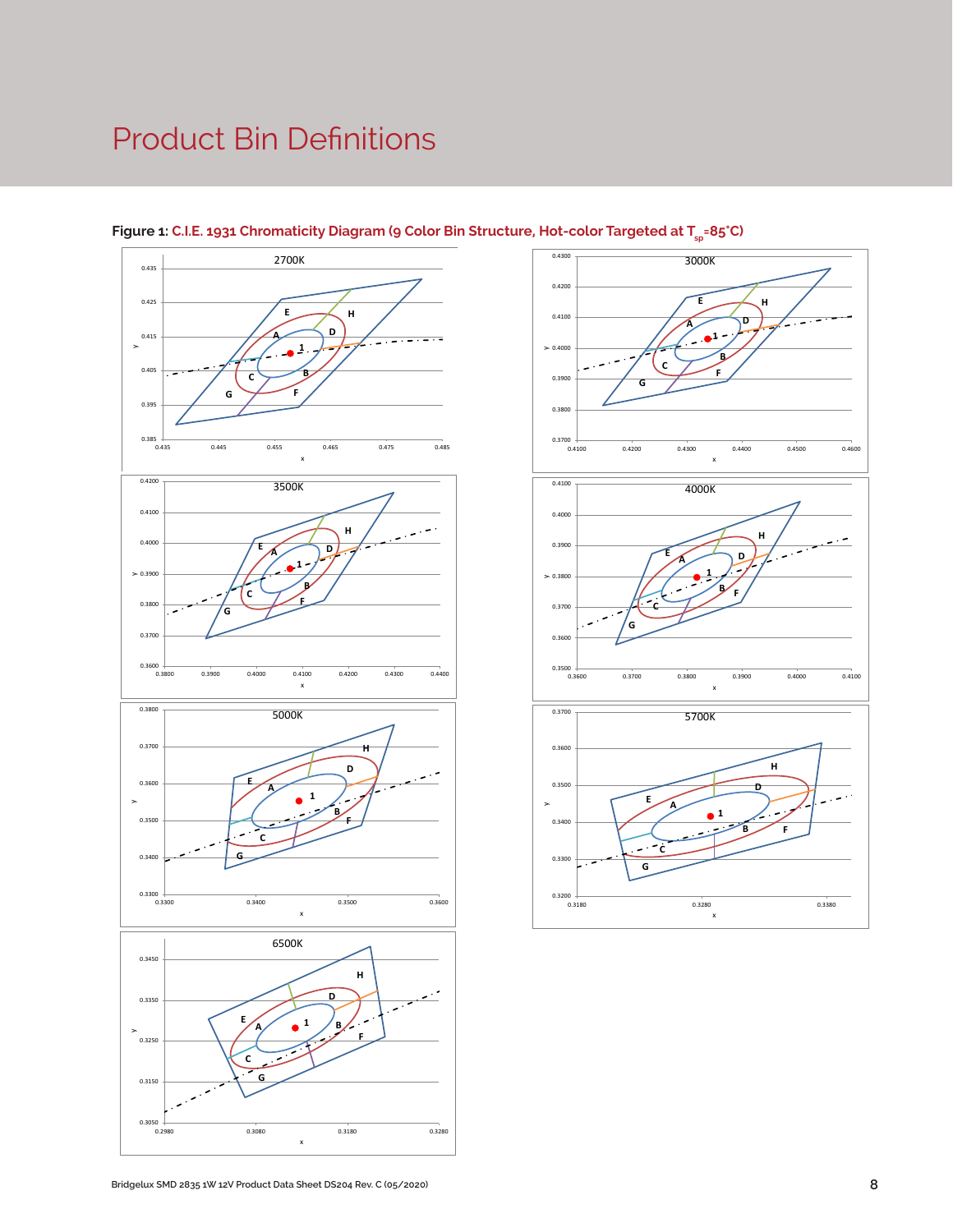### Performance Curves

#### Figure 2: Drive Current vs. Voltage (T<sub>cn</sub>=25°C)



Figure 3: Typical Relative Luminous Flux vs. Drive Current (T<sub>sp</sub>=25°C)



Note for Figure 3:

<sup>1.</sup> Bridgelux does not recommend driving high power LEDs at low currents. Doing so may produce unpredictable results. Pulse width modulation (PWM) is recommended for dimming effects.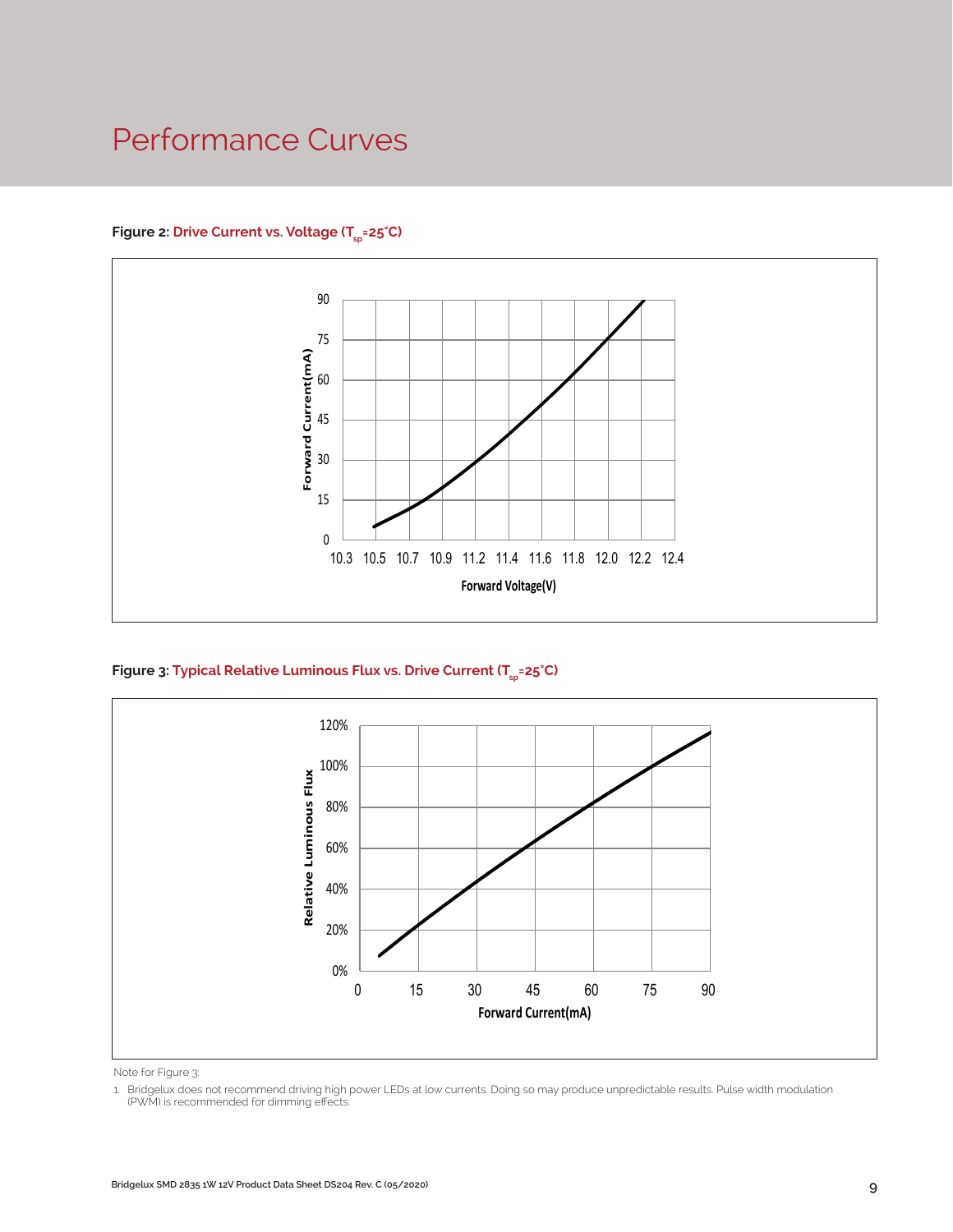### Performance Curves



#### **Figure 4: Typical Relative Flux vs. Solder Point Temperature**

**Figure 5: Typical ccx Shift vs. Solder Point Temperature**



Notes for Figures 4 & 5:

- 1. Characteristics shown for warm white based on 3000K and 80 CRI.
- 2. Characteristics shown for nuetral white based on 4000K and 80 CRI.
- 3. Characteristics shown for cool white based on 5000K and 80 CRI.

4. For other color SKUs, the shift in color will vary. Please contact your Bridgelux Sales Representative for more information.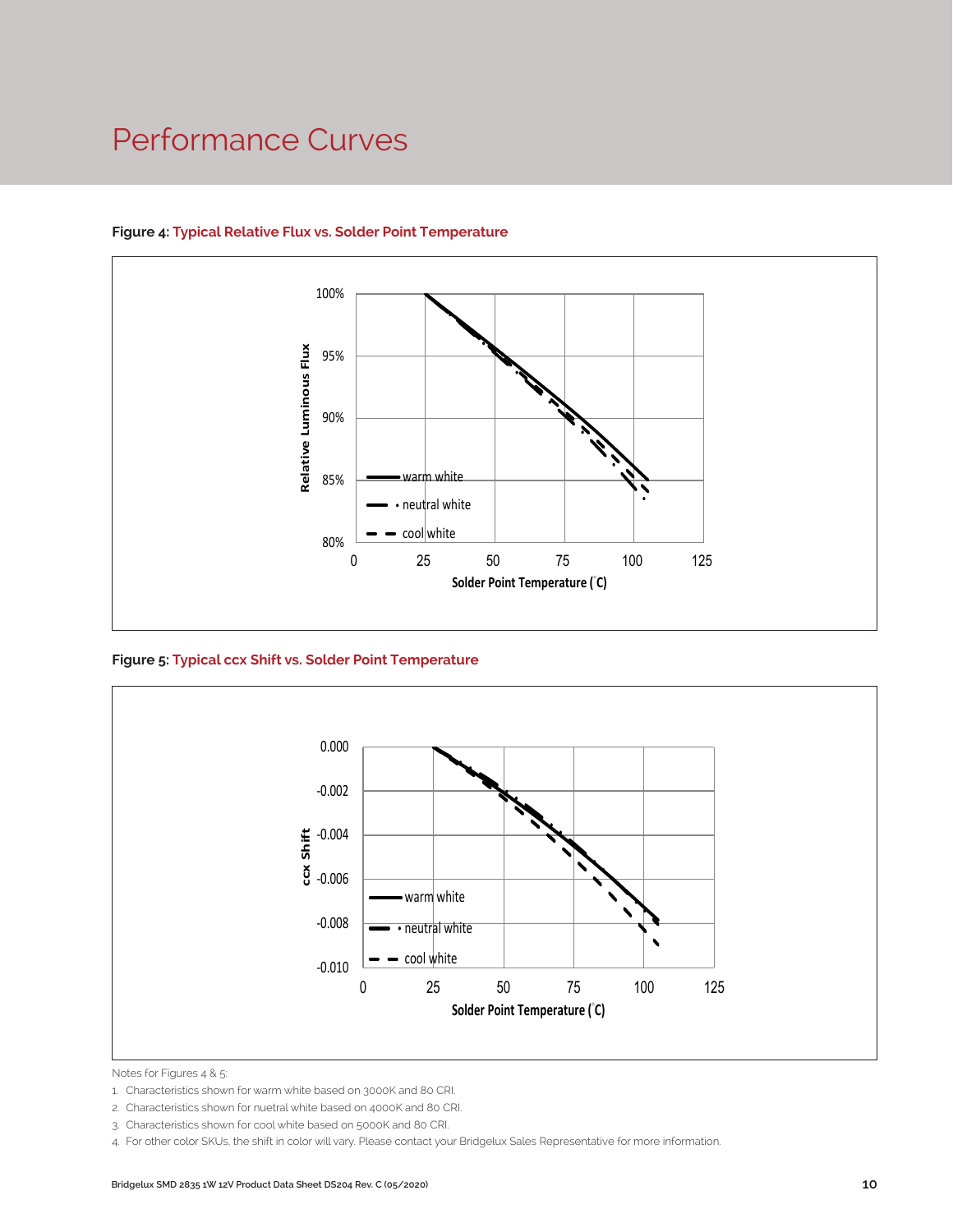### Performance Curves



#### **Figure 6: Typical ccy Shift vs. Solder Point Temperature**

Notes for Figure 6:

1. Characteristics shown for warm white based on 3000K and 80 CRI.

2. Characteristics shown for neutral white based on 4000K and 80 CRI.

3. Characteristics shown for cool white based on 5000K and 80 CRI.

4. For other color SKUs, the shift in color will vary. Please contact your Bridgelux Sales Representative for more information.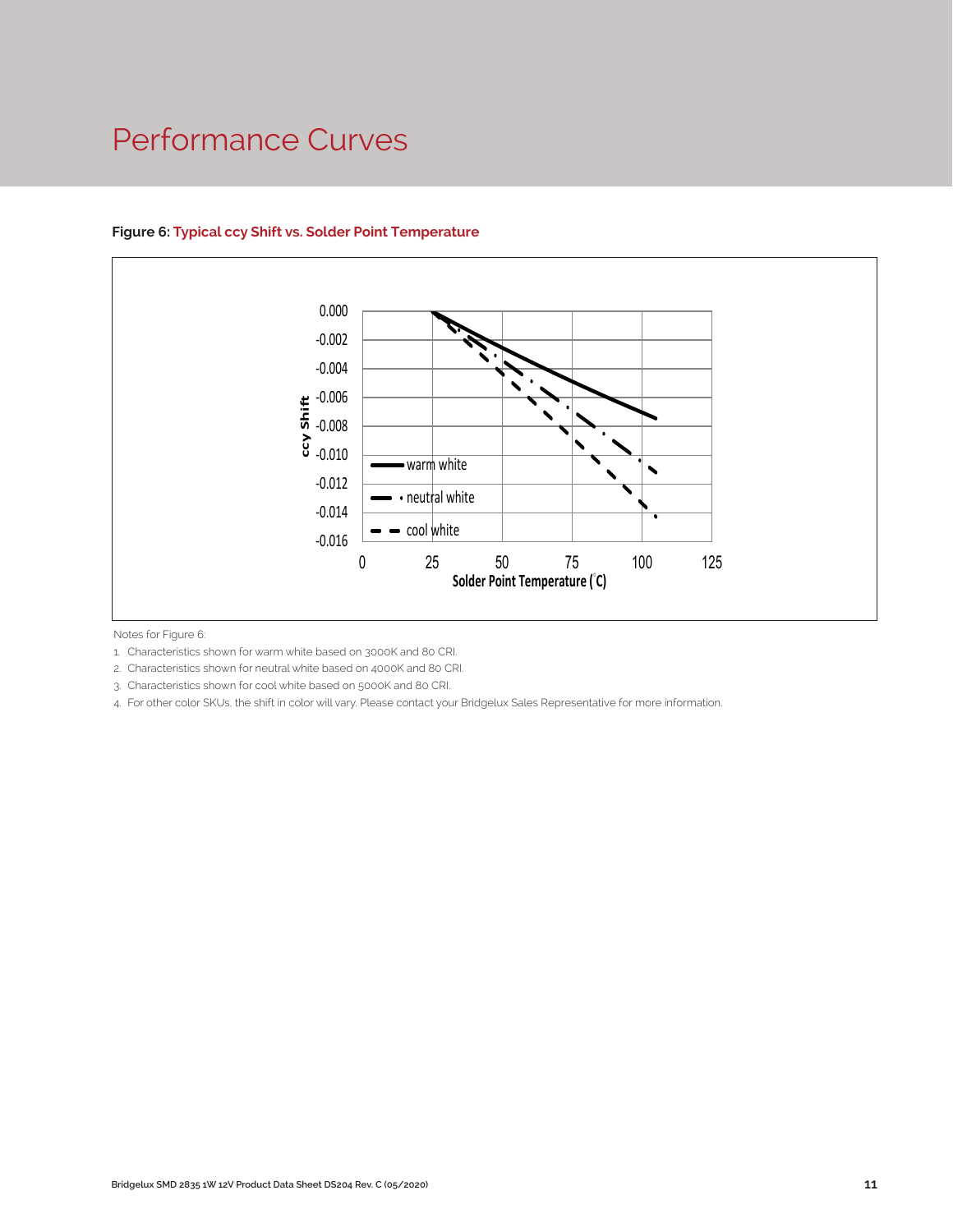### Typical Radiation Pattern



#### Figure 7: Typical Spatial Radiation Pattern at 75mA, T<sub>sp</sub>=25°C

Notes for Figure 7:

1. Typical viewing angle is 120°.

2. The viewing angle is defined as the off axis angle from the centerline where luminous intensity (Iv) is ½ of the peak value.

#### Figure 8: Typical Polar Radiation Pattern at 75mA, T<sub>sp</sub>=25°C

.

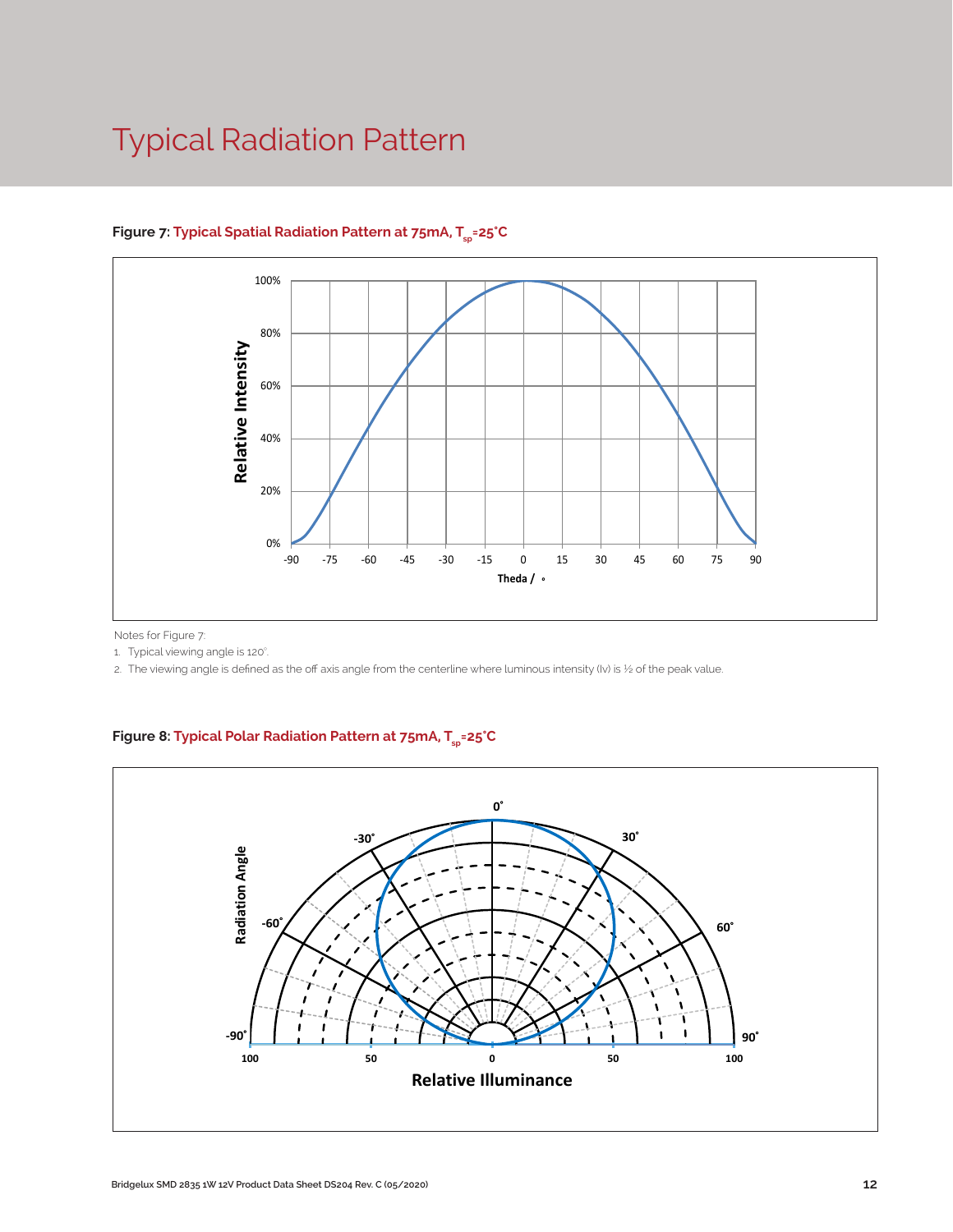### Typical Color Spectrum

#### **Figure 9: Typical Color Spectrum**



Notes for Figure 9:

1. Color spectra measured at nominal current for Tsp = 25°C

2. Color spectra shown for 80 CRI products.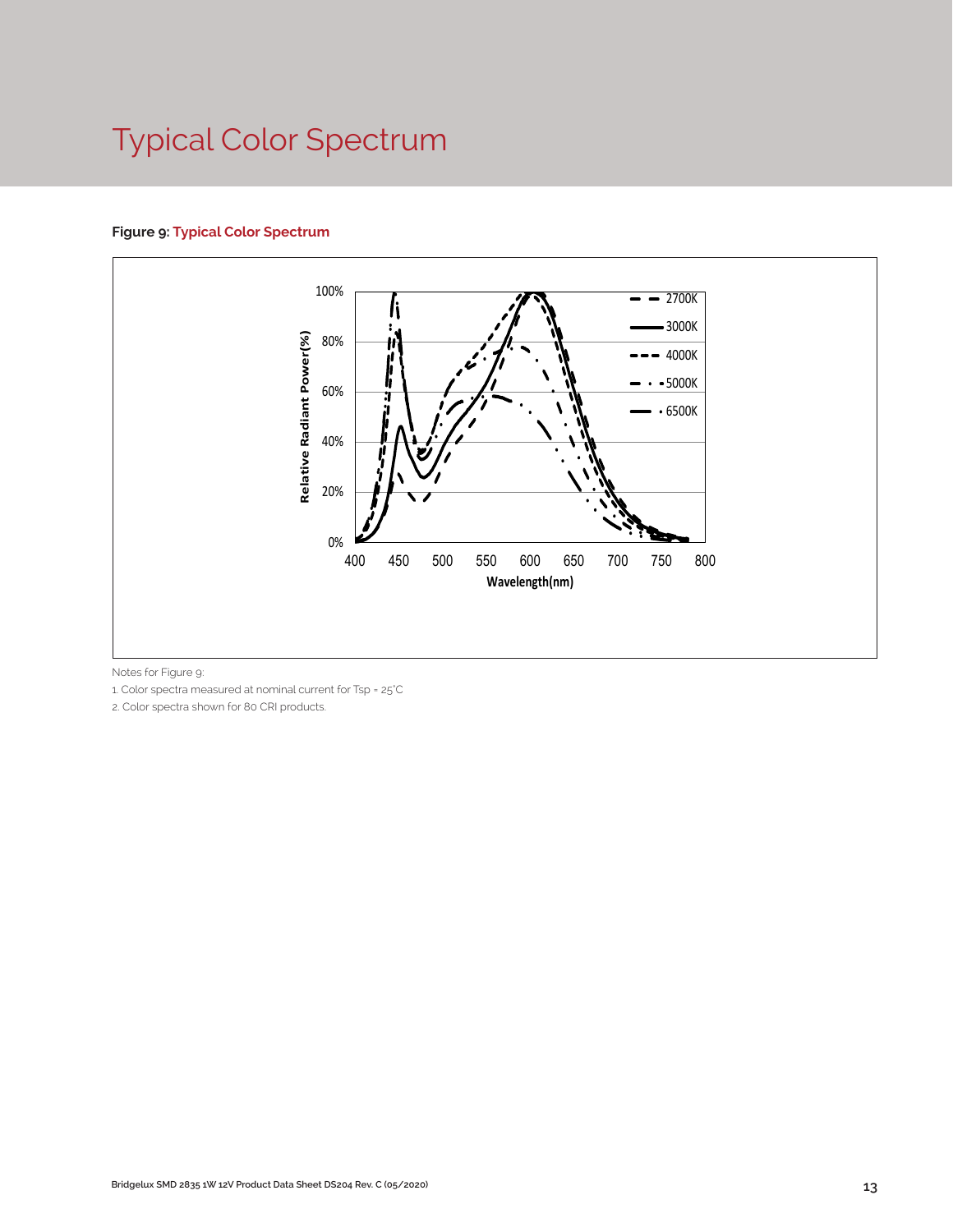### Mechanical Dimensions

#### **Figure 10: Drawing for SMD 2835**











Notes for Figure 10:

1. Drawings are not to scale.

- 2. Drawing dimensions are in millimeters.
- 3. Unless otherwise specified, tolerances are ± 0.10mm.

### Recommended PCB Soldering Pad Pattern

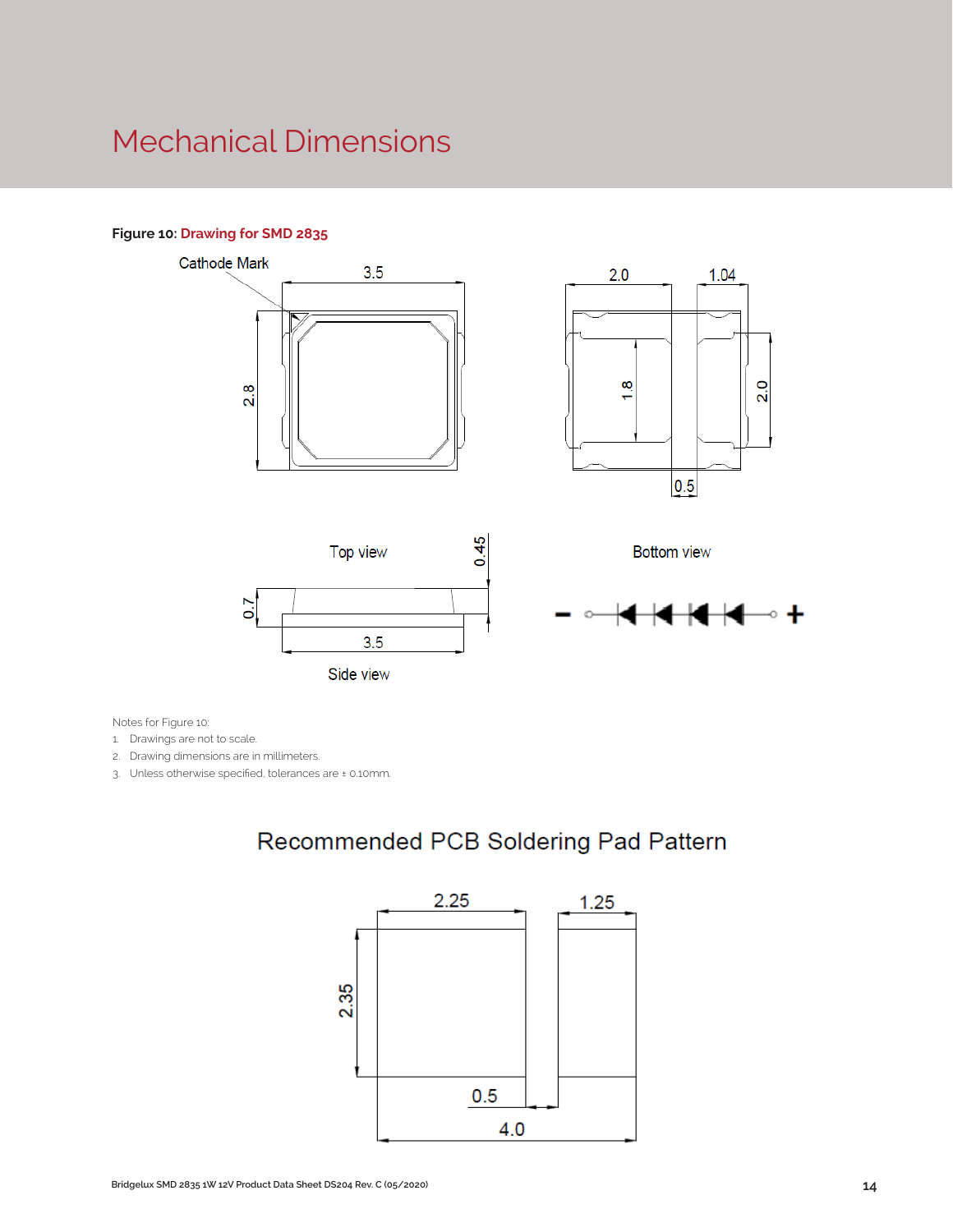# Reliability

#### **Table 8:** Reliability Test Items and Conditions

| No.            | <b>Items</b>                        | <b>Reference</b><br><b>Standard</b> | <b>Test Conditions</b>                                                                                 | <b>Drive</b><br><b>Current</b> | <b>Test Duration</b> | <b>Units</b><br>Failed/Tested |
|----------------|-------------------------------------|-------------------------------------|--------------------------------------------------------------------------------------------------------|--------------------------------|----------------------|-------------------------------|
| $\mathbf{1}$   | Moisture/Reflow Sensitivity         | J-STD-020E                          | $T_{\text{cld}}$ = 260°C, 10sec,<br>Precondition: 60°C, 60%RH, 168hr                                   | $\overline{\phantom{a}}$       | 3 reflows            | 0/22                          |
| $\overline{c}$ | Low Temperature Storage             | JESD22-A119                         | $T_a = -40^{\circ}C$                                                                                   | $\bar{a}$                      | 1000 hours           | 0/22                          |
| 3              | High Temperature Storage            | JESD22-A103D                        | $T_a = 105^{\circ}C$                                                                                   |                                | 1000 hours           | 0/22                          |
| 4              | Low Temperature Operating Life      | JESD22-A108D                        | $T_s = -40^{\circ}C$                                                                                   | 75 <sub>m</sub> A              | 1000 hours           | 0/22                          |
| 5              | Temperature Humidity Operating Life | JESD22-A101C                        | $T_{\rm sn}$ =85°C, RH=85%                                                                             | 75 <sub>m</sub> A              | 1000 hours           | 0/22                          |
| 6              | High Temperature Operating Life     | JESD22-A108D                        | $T_{\rm sn}$ =105°C                                                                                    | 75 <sub>m</sub> A              | 1000 hours           | 0/22                          |
| $\overline{7}$ | Power switching                     | IEC62717:2014                       | $T_{SD} = 105^{\circ}C$<br>30 sec on, 30 sec off                                                       | 90 <sub>m</sub> A              | 30000 cycles         | 0/22                          |
| 8              | <b>Thermal Shock</b>                | JESD22-A106B                        | $T_a = -40^{\circ}C - 100^{\circ}C$ ;<br>Dwell: 15min; Transfer: 10sec                                 | $\overline{\phantom{a}}$       | 200 cycles           | 0/22                          |
| 9              | Temperature Cycle                   | JESD22-A104E                        | $T_a = -40^{\circ}C - 100^{\circ}C$ ;<br>Dwell at extreme temperature: 15min;<br>Ramp rate < 105°C/min |                                | 200 cycles           | 0/22                          |
| 10             | Electrostatic Discharge             | JS-001-2012                         | HBM, $2KV$ , $1.5k\Omega$ , 100pF,<br>Alternately positive or negative                                 | $\overline{\phantom{a}}$       |                      | 0/22                          |

#### Passing Criteria

| <b>Item</b>                     | <b>Symbol</b> | <b>Test Condition</b> | <b>Passing Criteria</b> |
|---------------------------------|---------------|-----------------------|-------------------------|
| Forward Voltage                 |               | 75 <sub>m</sub> A     | ΔVf<10%                 |
| Luminous Flux                   | ۲v            | 75 <sub>m</sub> A     | ΔFν<30%                 |
| <b>Chromaticity Coordinates</b> | (x, y)        | 75 <sub>m</sub> A     | Δu'v'<0.007             |

Notes for Tables 8:

1. Measurements are performed after allowing the LEDs to return to room temperature

2.  $\mathsf{T}_{_{\mathsf{std}}}$  : reflow soldering temperature;  $\mathsf{T}_{_{\!\mathsf{a}}}$  : ambient temperature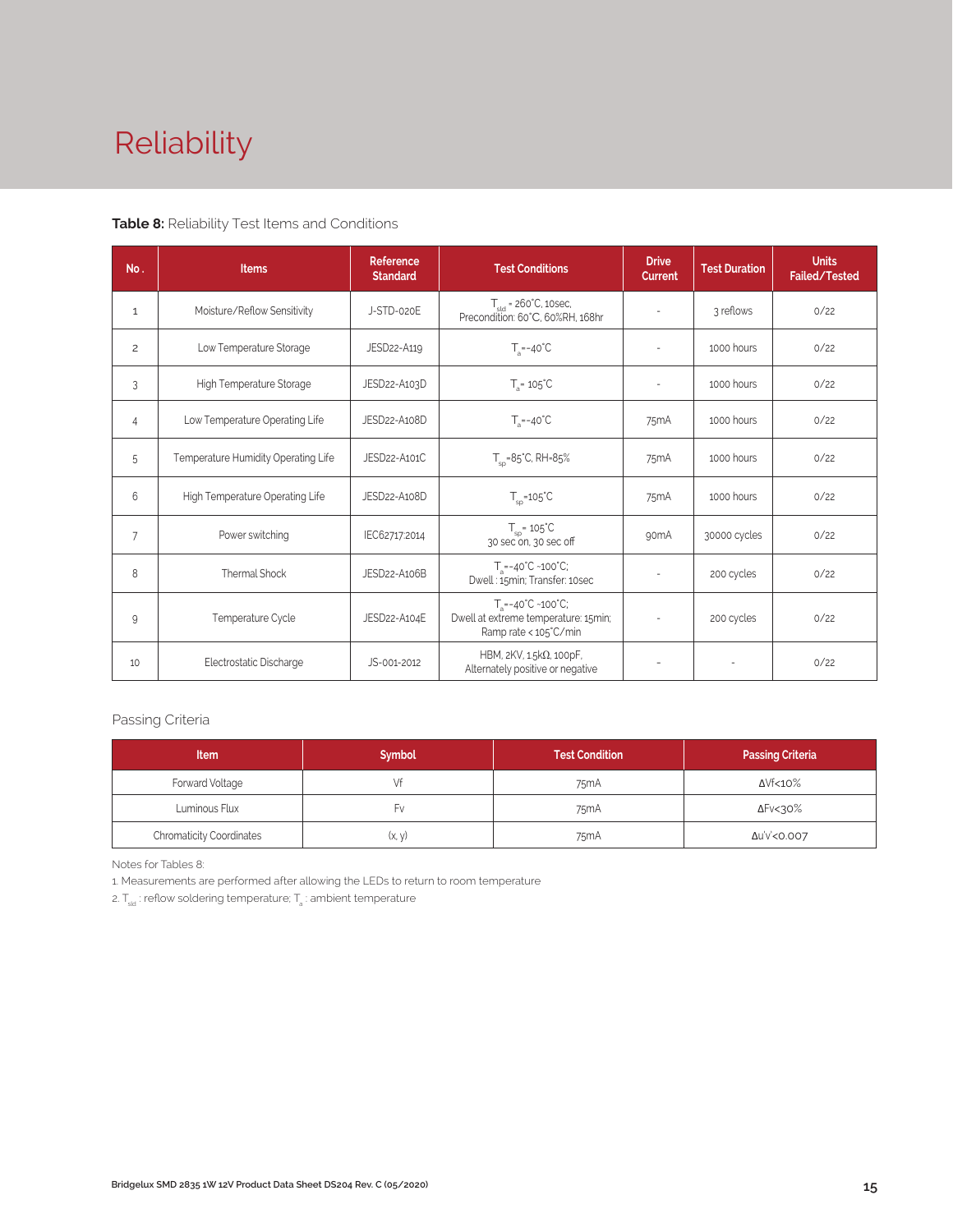### Reflow Characteristics

#### **Figure 11 : Reflow Profile**



| <b>Profile Feature</b>                                                 | <b>Lead Free Assembly</b> |  |  |  |
|------------------------------------------------------------------------|---------------------------|--|--|--|
| Temperature Min. (Ts_min)                                              | $160^{\circ}$ C           |  |  |  |
| Temperature Max. (Ts_max)                                              | $205^{\circ}$ C           |  |  |  |
| Time (ts) from Ts_min to Ts_max                                        | 60-150 seconds            |  |  |  |
| Ramp-Up Rate (TL to Tp)                                                | 3 °C/second               |  |  |  |
| Liquidus Temperature (TL)                                              | 220 °C                    |  |  |  |
| Time (TL) Maintained Above TL                                          | 60-150 seconds            |  |  |  |
| Peak Temp(Tp)                                                          | 260 °C max.               |  |  |  |
| Time (Tp) Within 5 °C of the Specified Classification Temperature (Tc) | 25 seconds max.           |  |  |  |
| Ramp-Down Rate (Tp to TL)                                              | 5 °C/second max.          |  |  |  |
| Time 25 °C to Peak Temperature                                         | 10 minutes max.           |  |  |  |

#### **Figure 12 : Pick and Place**



Note for Figure 12:

1. When using a pick and place machine, choose a nozzle that has a larger diameter than the LED's emitting surface. Using a Pick-and-Place nozzle with a smaller diameter than the size of the LEDs emitting surface will cause damage and may also cause the LED to not illuminate.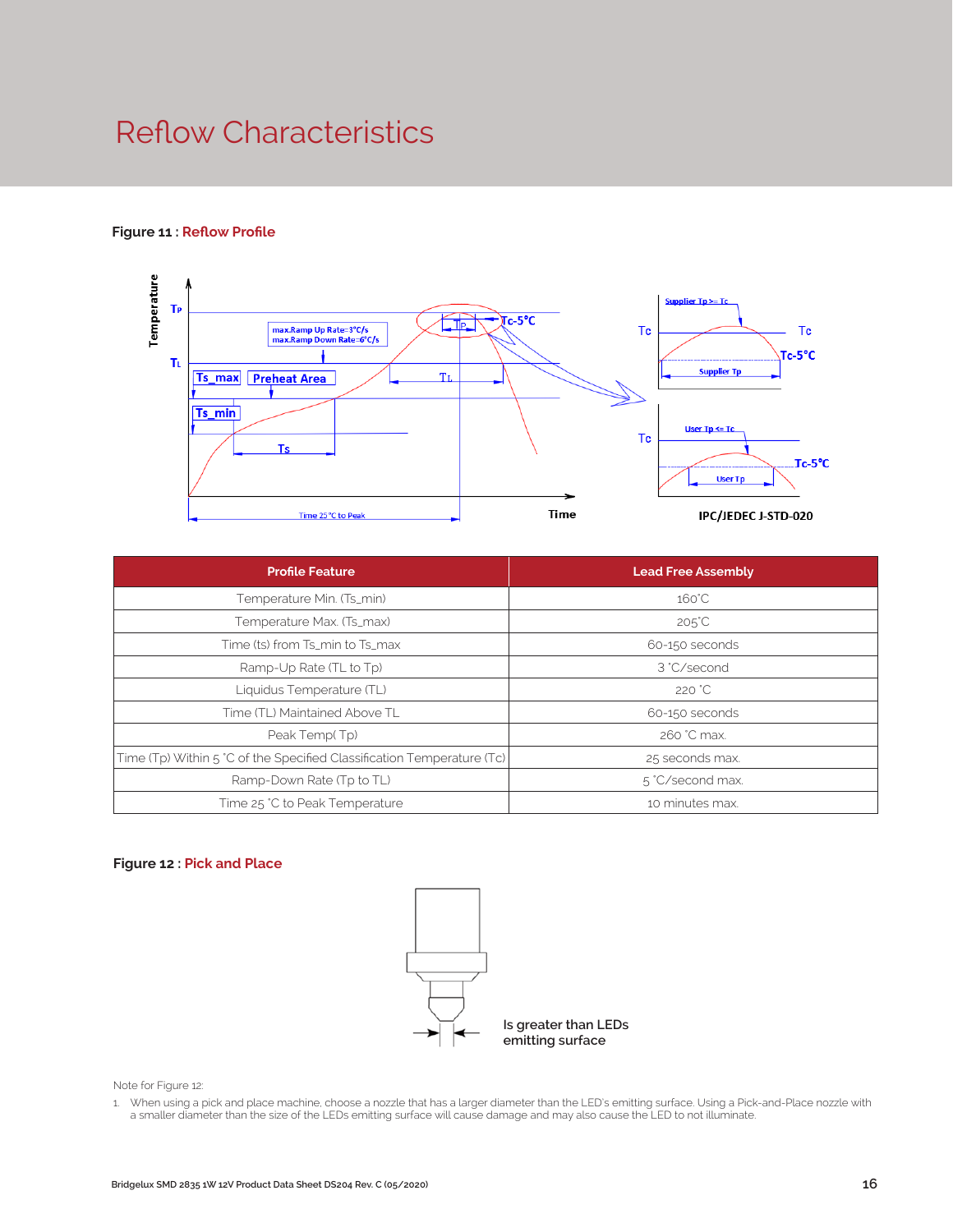### Packaging

#### **Figure 13: Emitter Reel Drawings**



Note for Figure 13:

1. Drawings are not to scale. Drawing dimensions are in millimeters.

#### **Figure 14: Emitter Tape Drawings**



![](_page_18_Figure_7.jpeg)

Note for Figure 14:

1. Drawings are not to scale. Drawing dimensions are in millimeters.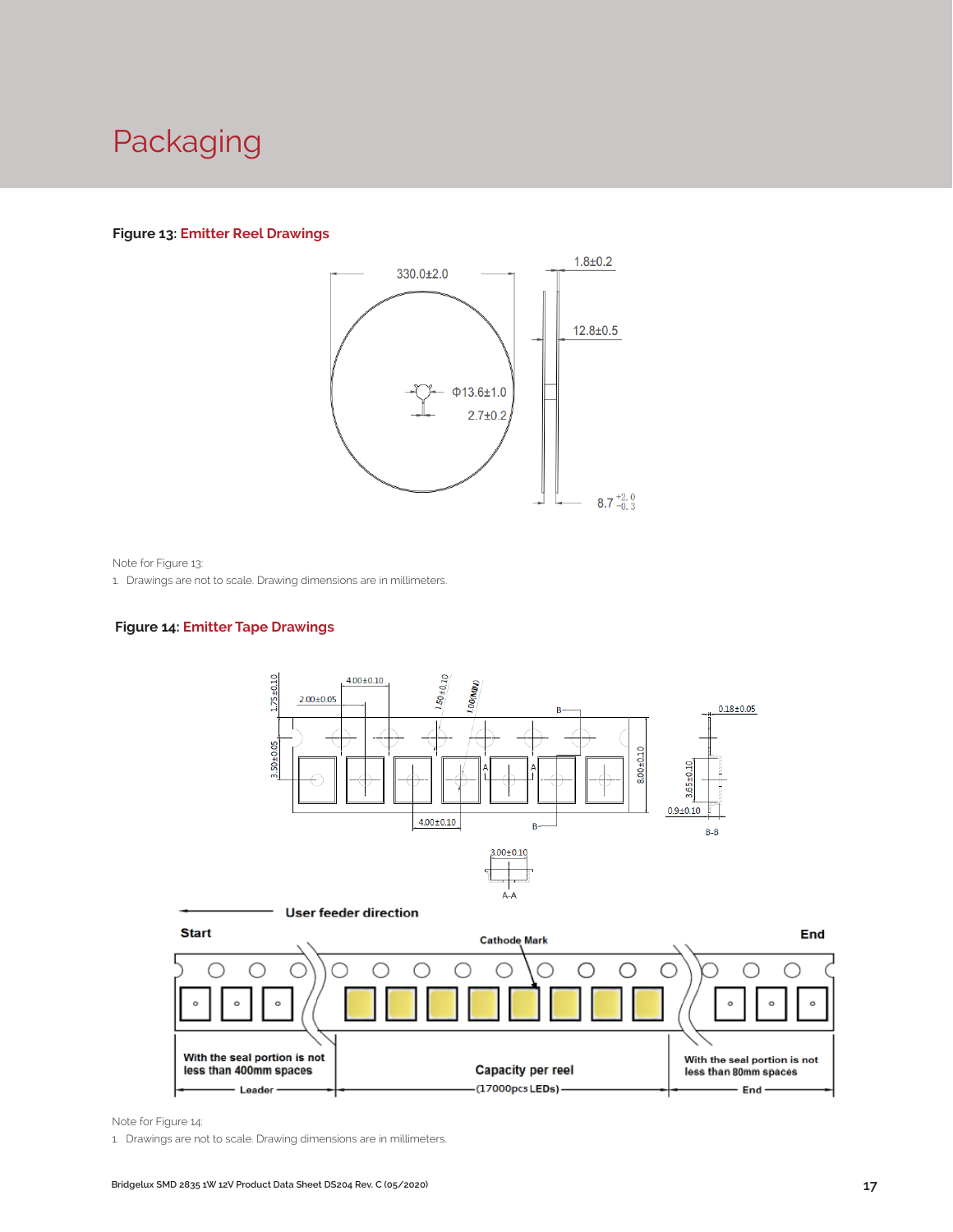### Packaging

![](_page_19_Figure_1.jpeg)

#### **Figure 15: Emitter Reel Packaging Drawings**

Note for Figure 15: 1. Drawings are not to scale.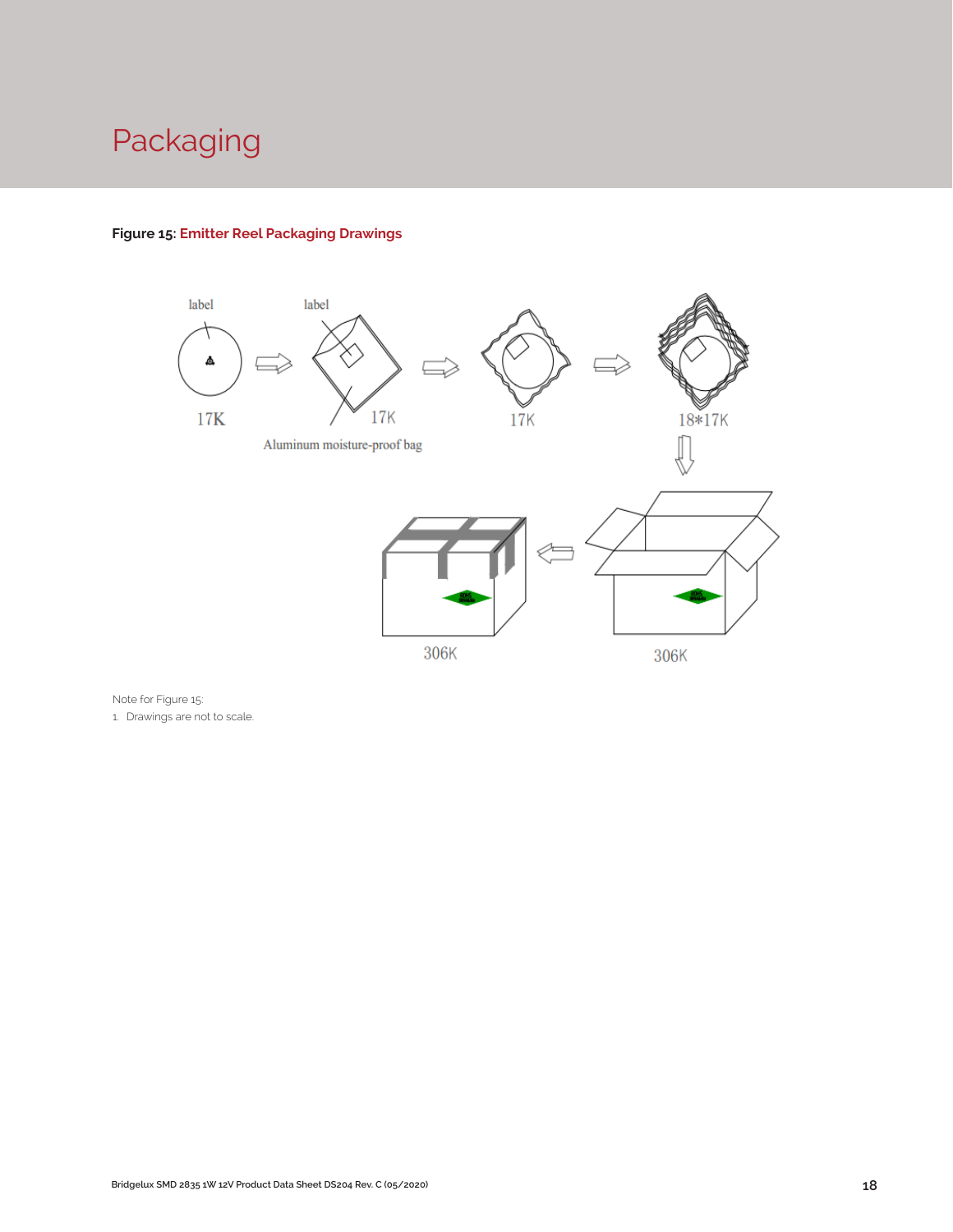# Design Resources

Please contact your Bridgelux sales representative for assistance.

### **Precautions**

#### **CAUTION: CHEMICAL EXPOSURE HAZARD**

Exposure to some chemicals commonly used in luminaire manufacturing and assembly can cause damage to the LED emitter. Please consult Bridgelux Application Note AN51 for additional information.

#### **CAUTION: EYE SAFETY**

Eye safety classification for the use of Bridgelux SMD LED emitter is in accordance with IEC specification EN62471: Photobiological Safety of Lamps and Lamp Systems. SMD LED emitters are classified as Risk Group 1 when operated at or below the maximum drive current. Please use appropriate precautions. It is important that employees working with LEDs are trained to use them safely.

#### **CAUTION: RISK OF BURN**

Do not touch the SMD LED emitter during operation. Allow the emitter to cool for a sufficient period of time before handling. The SMD LED emitter may reach elevated temperatures such that could burn skin when touched.

### **CAUTION**

#### **CONTACT WITH LIGHT EMITTING SURFACE (LES)**

Avoid any contact with the LES. Do not touch the LES of the emitter or apply stress to the LES (yellow phosphor resin area). Contact may cause damage to the emitter

Optics and reflectors must not be mounted in contact with the LES (yellow phosphor resin area).

### Disclaimers

#### **MINOR PRODUCT CHANGE POLICY**

The rigorous qualification testing on products offered by Bridgelux provides performance assurance. Slight cosmetic changes that do not affect form, fit, or function may occur as Bridgelux continues product optimization.

#### **STANDARD TEST CONDITIONS**

Unless otherwise stated, LED emitter testing is performed at the nominal drive current.